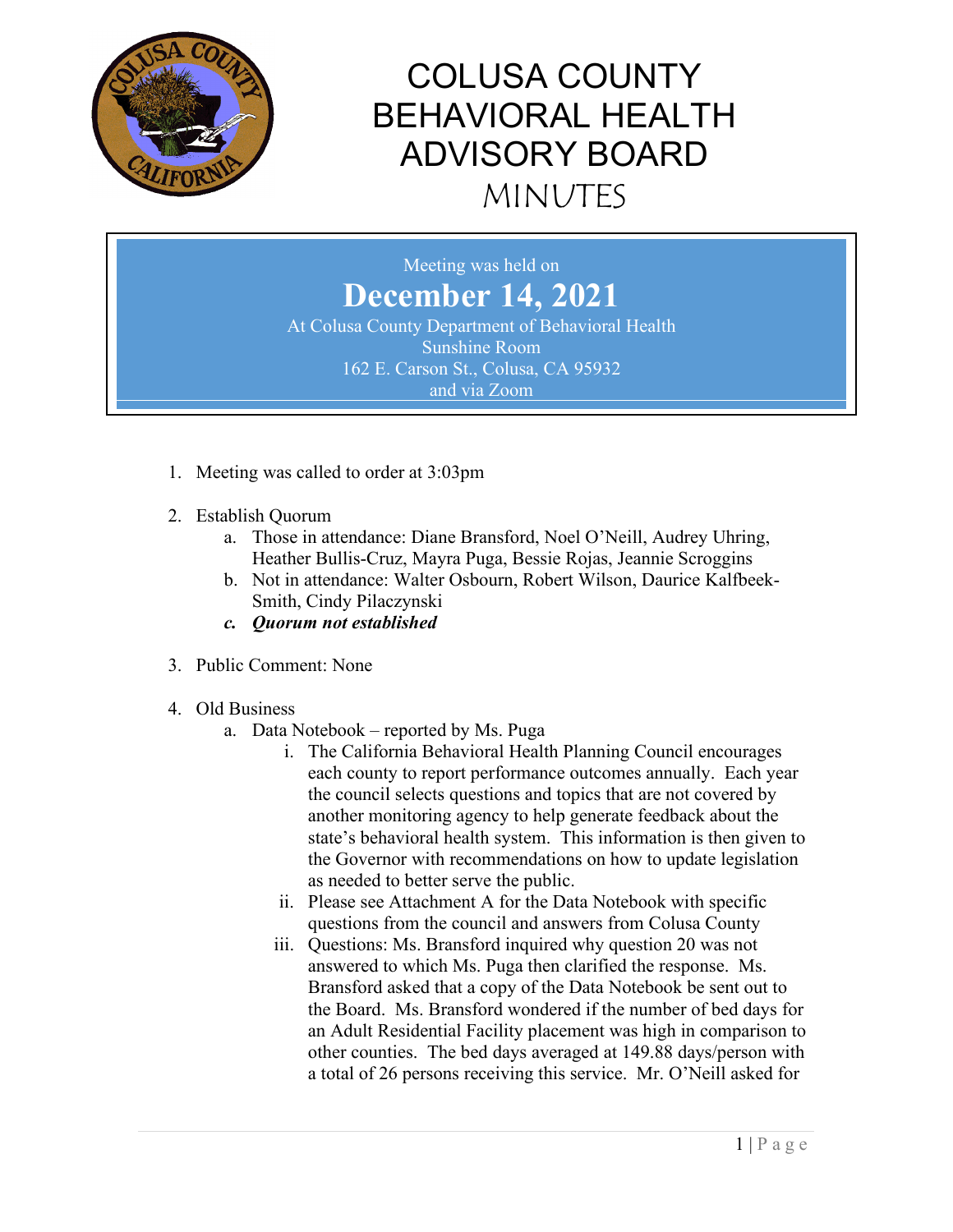

Ms. Bransford's approval to submit the data back to the California Behavioral Health Planning Council to which she approved.

- 5. New Business
	- a. Mr. O'Neill spoke of two possible new midyear Mental Health Services Act (MHSA) plans to develop in order to spend down dollars and mitigate the risk of reversion of MHSA Prevention and Early Intervention (PEI) funds and MHSA Community Supports and Services (CSS).
		- i. For the potential new PEI program, CCBH will look to bring in a contractor to assist with the CalAim initiative. The Department of Health Care is rolling out CalAim in January 2022, which includes "in-lieu services" as an added Medi-Caid benefit. The County and the Managed Care Plans of Anthem Blue Cross and California Health and Wellness will partner to support these additional services like enhanced case management and additional community supports.
		- ii. For the new potential CSS program, CCBH hopes to negotiate with Tri County Community Action program to enter into a contract for housing property management.

#### 6. Approval of Minutes

a. Ms. Bransford motioned to approve past month's (August, September, and October) minutes. Mr. O'Neill asked that staff second the motion to approve in order to move forward into the next year. All present staff gave approval of the minutes

#### 7. MHSA Update

- a. Ms. Puga provided information on MHSA's Spotlight. December's Spotlight focused on our new Innovation Program; Social Determinants of Rural Mental Heath, which is an outreach and engagement project. CCBH has met with California Institute for Behavioral Health Solutions (CIBHS) to identify ways of moving this project along. A soft implementation of the program will begin on 1/1/2022 with a hard launch date of 3/1/2022.
- b. CCBH's MHSA Audit was held in June 2021 and the State Department of Health Care Services (DHCS) has recently issued compliance deficiencies. The MHSA team is working to submit a corrective action plan to DHCS by 12/28/2021.
- c. WET funding regional quarterly meetings have been held due to a replenished source of WET funding. CalMHSA has provided CCBH with a Participation Agreement for loan repayment, stipend, and scholarship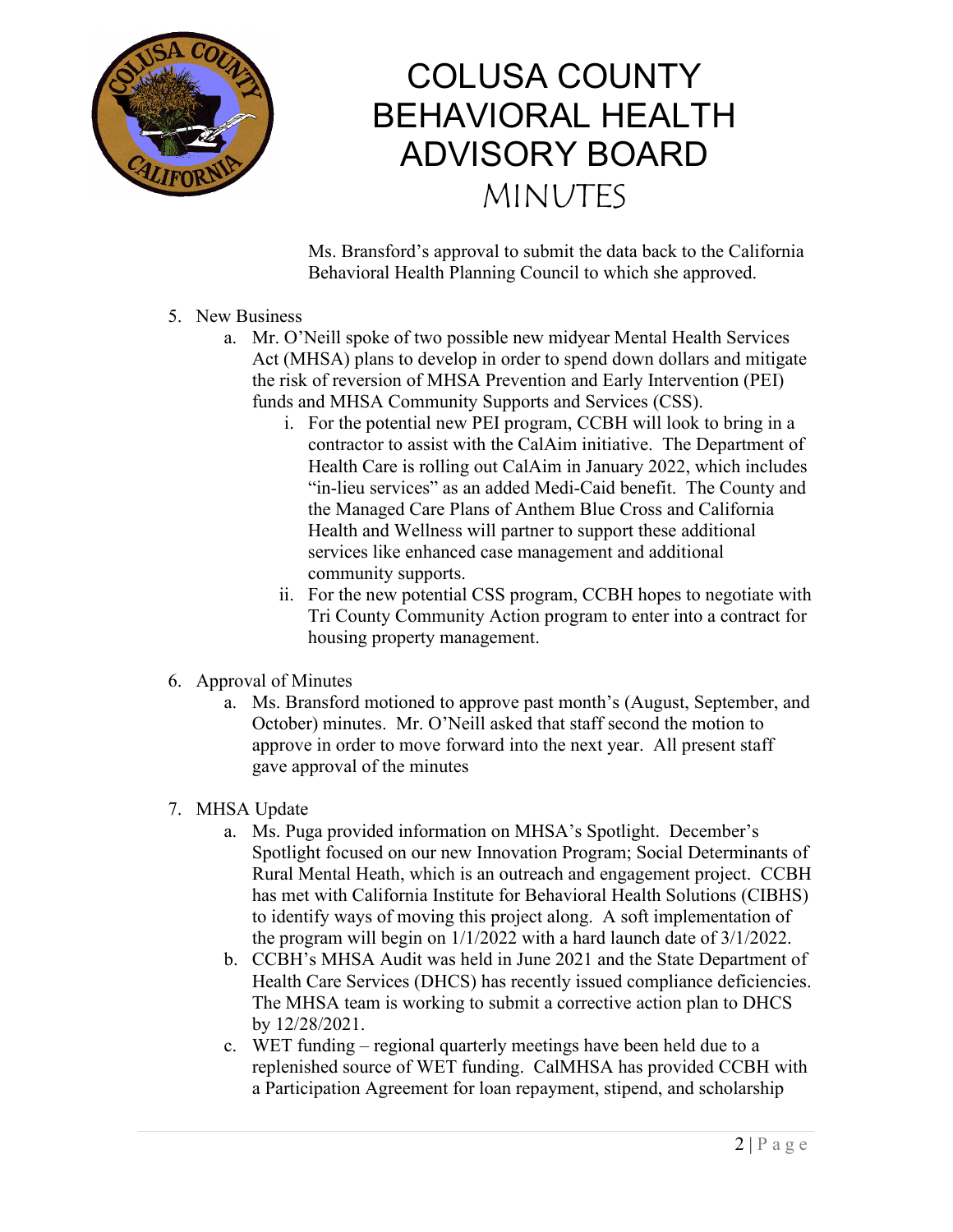

opportunities. The Department of Health Care Access and Information (HCAI), formerly The Office of Statewide Health Planning and Development (OSHPD), will match Colusa's WET funding, but CCBH is currently unaware of the allocation amount. Flyers will soon be available and distributed.

- d. CCBH's Cultural Competency Three Year Plan is due on 12/31/2021. DHCS has also requested a red line version this year with an analysis of progress towards goals. The goals being developed for this plan will focus on expanding our SUD program to include bilingual staff, providing annual all-staff training around cultural competency, creating and providing a support group for LGBTQ+ youth, and having the Cultural Competency Committee host a cultural outreach event for the community. Ms. Puga discussed the ideas for the upcoming all-staff training in quarter three which may include a client cultural training or a medication training.
- 8. Interim Director's Report
	- a. Mr. O'Neill has submitted an application for a MHSSA grant which would award \$2.5 million over four years so that one clinician can work within each school district within the county and allow for a Mental Health Specialist to be deployed where needed. The MHSSA grant is noncompetitive. CCBH will have a meeting with the Oversight and Accountability Commission (who oversees the grant) next week.
	- b. The Youth Center and Innovation building is currently being painted. CCBH plans to take occupancy on 1/1/2022. The next step is to order furniture for these new programs.
	- c. The Adult Residential Facility has obtained a 9 bed use permit from the City of Williams. There is a four-page list of upgrades and remodels that need to be completed. In January 2022, CCBH hopes to put out a Request for Proposal.
	- d. The Colusa County Board of Supervisors approved two resolutions for No Place Like Home. We are hoping to start construction in Spring 2023 on the land by the Assembly of God Church. This apartment complex will consist of 49 units, with 15 units set aside for CCBH Full Service Partnership clients.
	- e. Dr. Toribio is retiring at the end of this month. Consumers trust and like him so the transition will be difficult. Traditions Behavioral Health has given 3 days per week for telehealth psychiatrists. CCBH has a call on 12/17 to discuss with Kingsview the possibility of have a virtual Medical Director and to inquire about additional psychiatric hours/appointments.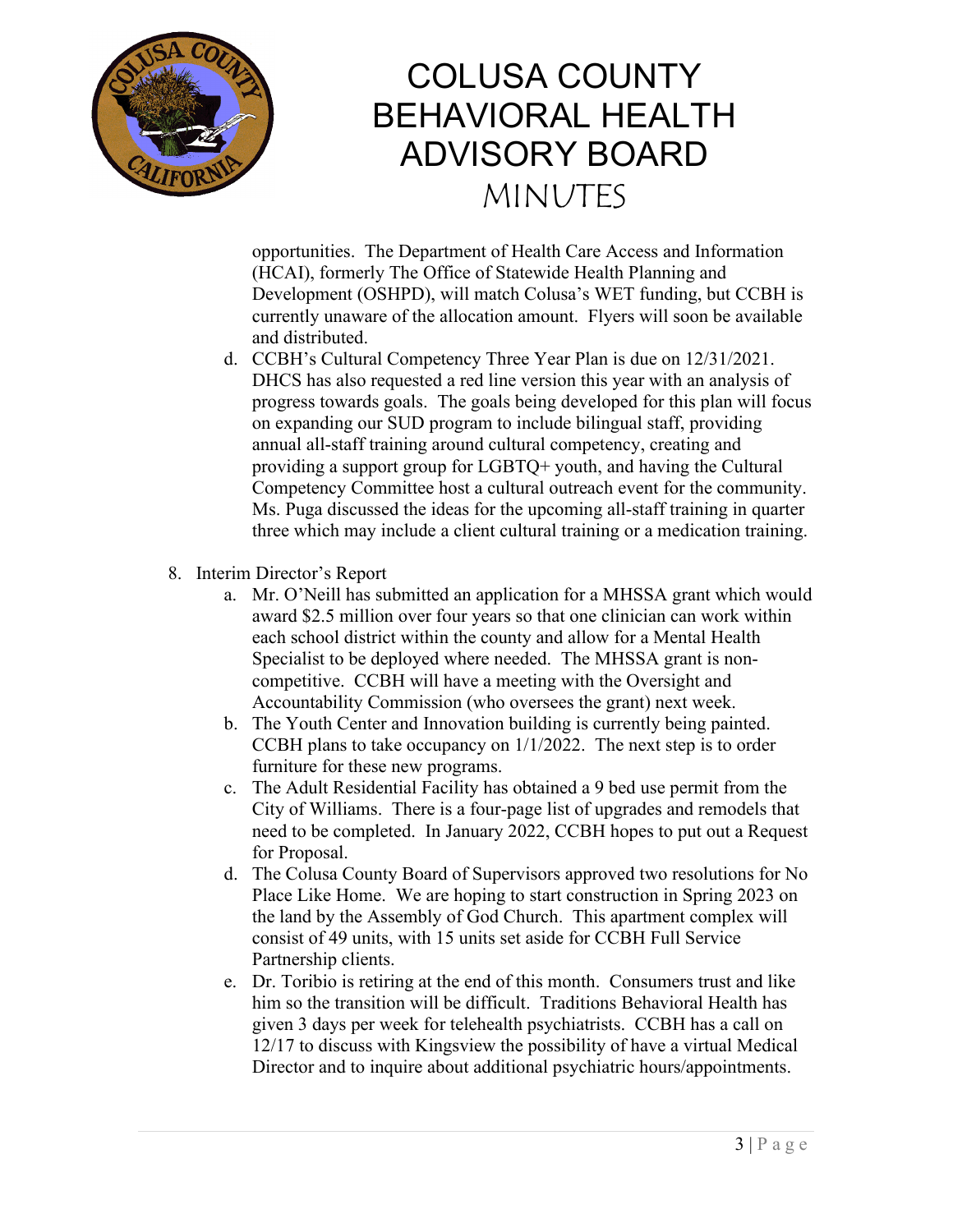

- i. Ms. Bransford asked, "Is a virtual medical director allowable by the plan? Is this temporary until we get someone in house?" Mr. O'Neill replied, "Our goal is to find the right Doctor who wants to be in-house. We have not received any applicants yet, but it is the highest paid job in the county".
- 9. Program Integrity
	- a. Ms. Bullis-Cruz emailed out her report. September, October, and November data shows that there was been a decrease in intakes in November. The average days wait for an intake appointment is 6 days. "Everything else was cut in half". Ms. Scroggins mentioned that some intakes take place on Thursdays and in November there were two holidays that fell on a Thursday which may explain the decrease.
	- b. Ms. Bullis-Cruz reported that she learned a lot more about compliance tasks from the recent Triennial that took place. She will be sending out emails and notifications of compliance issues more frequently and already sent one out today asking for staff to report any concerns or issues around fraud, waste, and abuse.
- 10. Quality Assurance
	- a. Ms. Rojas has completed her report for October and November data though did not include all members on the email that was sent. She will send the report out after the meeting.
	- b. CCBH has finished all State audits that were scheduled for this calendar year.
		- i. Additional evidence was submitted back after the Triennial. CCBH is awaiting to see if findings result in a corrective action plan.
		- ii. Our SUD audit was held last week. Additional evidence needs to be submitted back by this Friday.
		- iii. The Ongoing Compliance Audit was held at the end of November. Compliance pieces were taken out of the Triennial protocol but are now included in this audit which will occur on an annual basis.
	- c. There will be changes to Network Adequacy and CalAIM coming up in the new year.
- 11. PRA Report
	- a. In Ms. Pilaczynski absence, it was reported that there were 3 grievances for October: staff's rude behavior when scheduling, confidentiality breach, and miscommunication regarding appointment scheduled. All grievances